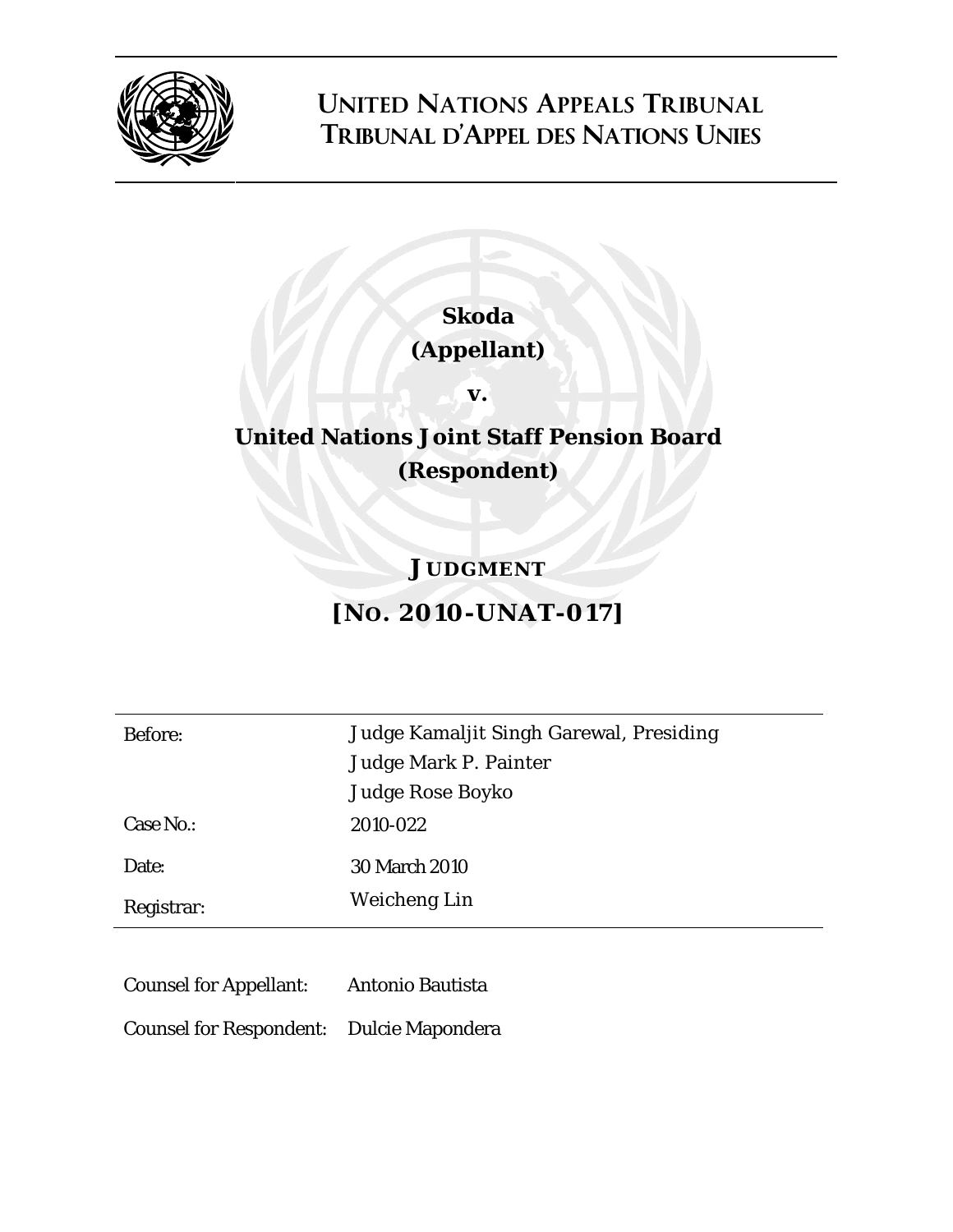#### **JUDGE KAMALJIT SINGH GAREWAL,** Presiding.

#### **Synopsis**

1. During the period of his secondment from the United Nations Children's Fund (UNICEF) to the World Bank, neither the Appellant, John Skoda (Skoda), nor UNICEF made any contribution to the United Nations Joint Staff Pension Fund (UNJSPF or Fund). Skoda had many opportunities, but failed to do so. He cannot now succeed in getting contributory service to accrue in his favour for the period of the secondment. The decision of the United Nations Joint Staff Pension Board is affirmed.

#### **Facts and procedure**

2. On 2 April 1976, Skoda, a staff member of UNICEF, joined the UNJSPF as a participant.

3. At the outset we would like to briefly describe the nature of the UNJSPF. In this manner we will be able to appreciate Skoda's case better and demonstrate why time is of the essence in making contributions to the Fund.

4. The scope and purpose of the Fund is to provide retirement, death, disability, and related benefits for the staff of the United Nations and other organizations admitted to the membership of the Fund. UNICEF was a member of the Fund while Skoda was a participant. The above objectives are achieved through investment of the Fund's assets, which are derived from contributions made by the participants and the concurrent contributions by member organizations. A participant's contribution is usually one third, and the remaining two thirds is the contribution of the employing member organization (article 25 of the Fund's Regulations). These are monthly contributions, and together with yields from investments, deficiency payments, and receipts from other sources make up the assets of the Fund.

5. Every full-time staff member of each member organization becomes a participant in the Fund on fulfillment of certain conditions. The question to be considered in Skoda's case is regarding the period he was on secondment with the International Bank for Reconstruction and Development (the World Bank) for the period from 14 June 1987 to 29 December 1989. During this period Skoda did not make any contribution to the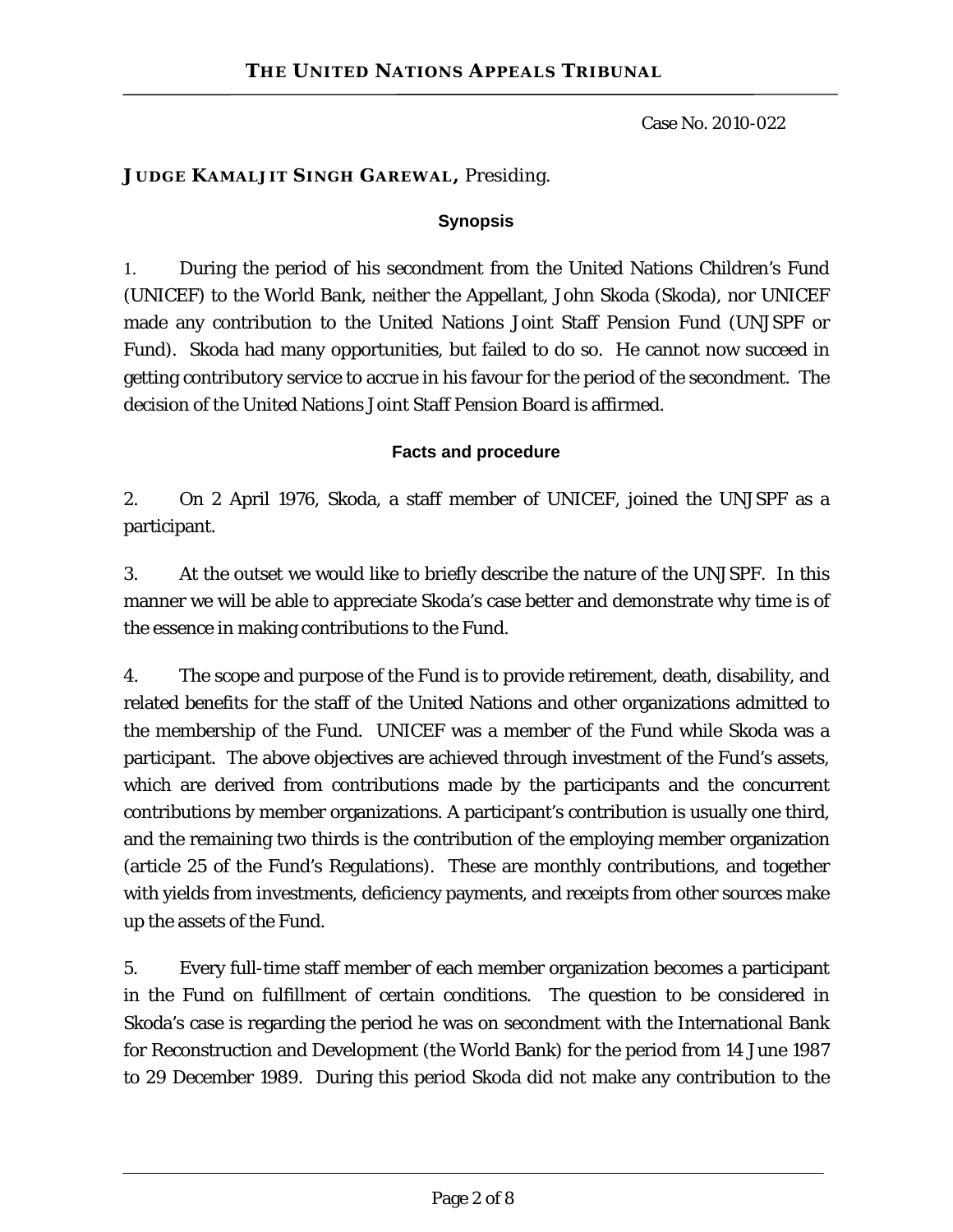Fund and neither did UNICEF or the World Bank (except for a brief period which we shall clarify later).

6. We would like to note that in cases of secondment, staff members do not lose their service lien with their parent organization. In Skoda's case, his parent organization was UNICEF. In terms of the Inter-Organization Agreement concerning Transfer, Secondment, or Loan of Staff among the Organizations Applying the United Nations Common System of Salaries and Allowances, UNICEF would be called the releasing organization and the World Bank the receiving organization. But we are uncertain if this agreement covered cases of secondment to the World Bank. We felt it necessary to clarify the position of seconded staff members because in the instant case Skoda was for many years treated by UNICEF as staff on leave without pay and not as staff on secondment. This has been the cause of all the confusion.

7. It may be noted here that the World Bank was not a member of the Fund in the same way as UNICEF was. However, the World Bank had a special agreement with UNJSPF on the continuity and transfer of pension rights of participants in the Fund and of participants in the World Bank's Staff Retirement Plan. Of course, without making any contribution, Skoda could not derive any benefit for the accrual of contributory service during the period he was on secondment with the World Bank.

8. Skoda returned to UNICEF on 30 December 1989 after his secondment with World Bank was over, and again became a participant of the Fund. During the period of secondment (14 June 1987 to 29 December 1989), the Fund received no contributions from either the participant, or UNICEF or the World Bank. According to Skoda he did receive salary from UNICEF for the period 14 June 1987 to 31 July 1987. Money was deducted from his salary by UNICEF and sent as his contribution to the Fund. Presumably, UNICEF made the corresponding contributions to the Fund during this period. But we are unclear about this aspect of the case. After 31 July 1987 all contributions stopped. Later Skoda also refunded to UNICEF \$ 5621.88, representing the excess salary he had received.

9. Skoda received an agreed termination package on 13 September 1990. Between 1991 and 1995 he was a staff member of the United Nations Department of Economic and Social Affairs (UNDESA). He separated from UNDESA on 31 January 1995, but was reemployed with UNDESA from 1999-2001, during which period he was again a participant in the Fund.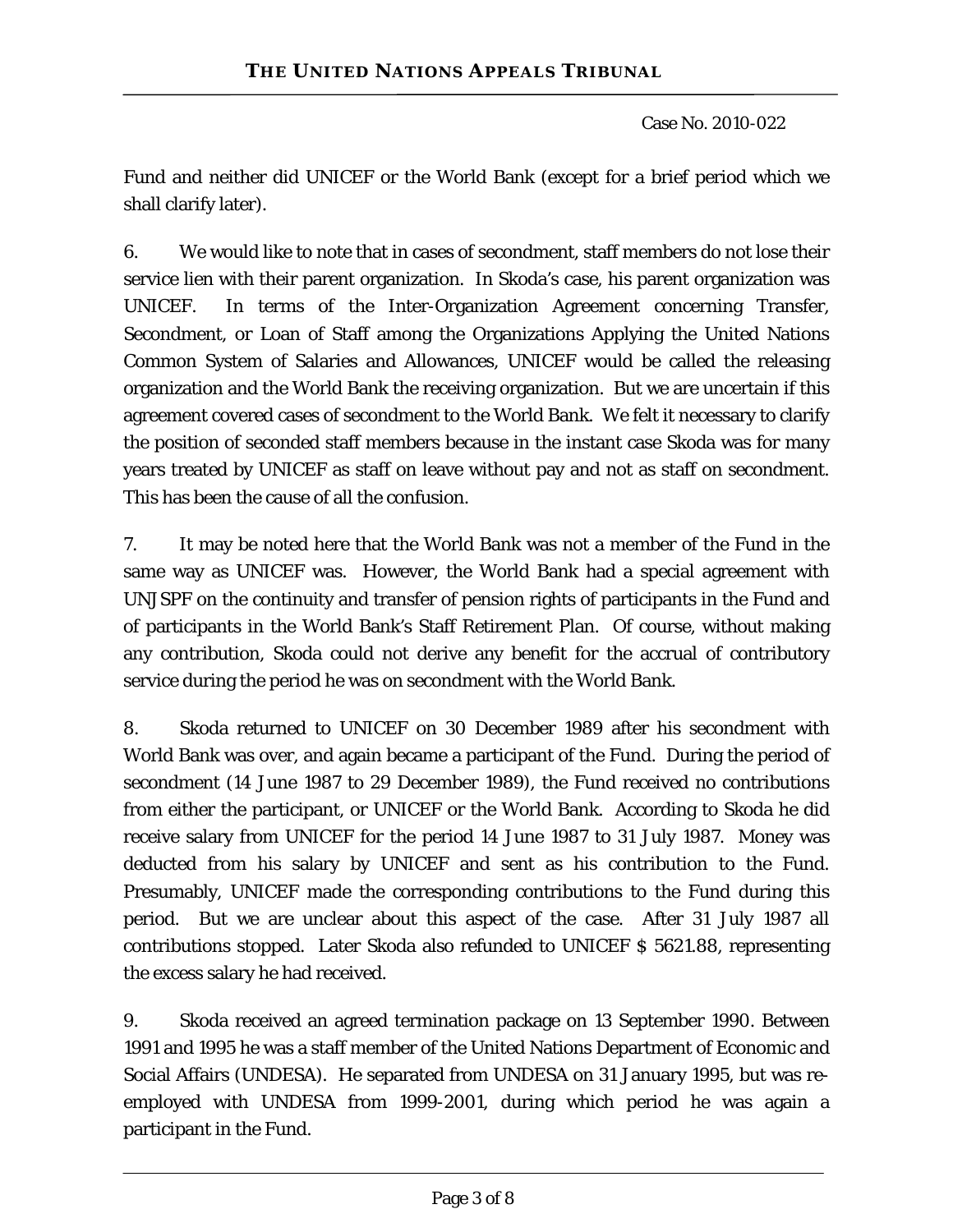10. UNJSPF records show that Skoda was a participant for two periods: 2 April 1976 to 14 June 1987 and 30 December 1989 to 31 January 1995. During his break in service, while on secondment with the World Bank, he was not a participant in the Fund.

#### **Submissions**

#### **Skoda's Appeal**

11. Skoda relies on a number of letters, commencing with the one dated 3 April 1987 from Personnel Management Department, World Bank, to show that his appointment with the World Bank was on a secondment basis. The other letters indicating his secondment status include an inter-office memo from a UNICEF Assistant Administrative Officer dated 19 August 1987, a letter from UNICEF Division of Personnel dated 13 April 1989 extending his secondment, and UNICEF Payroll dated 13 September 1989 issued to extend his period of secondment. According to Skoda his position as staff on secondment was clear and unambiguous since the very beginning.

12. Therefore, according to Skoda the letter from the Secretary of UNJSPF dated 7 October 1997 concealed his secondment status. The Secretary wrote that Skoda entered the Fund as a participant on 2 April 1976, separated from service on 14 June 1987, reentered the Fund on 30 December 1989 and again separated from service on 31 January 1995. But this letter explains the position quite clearly:

Although you did not elect a benefit relating to your contributory service from 2 April 1976 to 14 June 1987 and have received no payment from the Fund, you cannot link this earlier period (from 2 April 1976 to 14 June 1987) with your current period of contributory service (from 30 December 1989 to 31 January 1995) as you had accumulated more than five years of such service by the time of separation and did not re-enter the Fund within twelve months of that separation, i.e. by 15 June 1988.

The above letter also contained directions to fill out certain forms to elect the benefit of the earlier period of participation and return these to the office by 15 November 1997. It was also clarified that the World Bank was not a member organization of UNJSPF.

13. Since Skoda was on secondment from 15 June 1987 through 29 December 1989, there was no break in service and concurrent payments were made by UNICEF to UNJSPF for June and July 1987, his rights of employment including his UNJSPF participation continued. No instruction was issued to Skoda during his secondment as to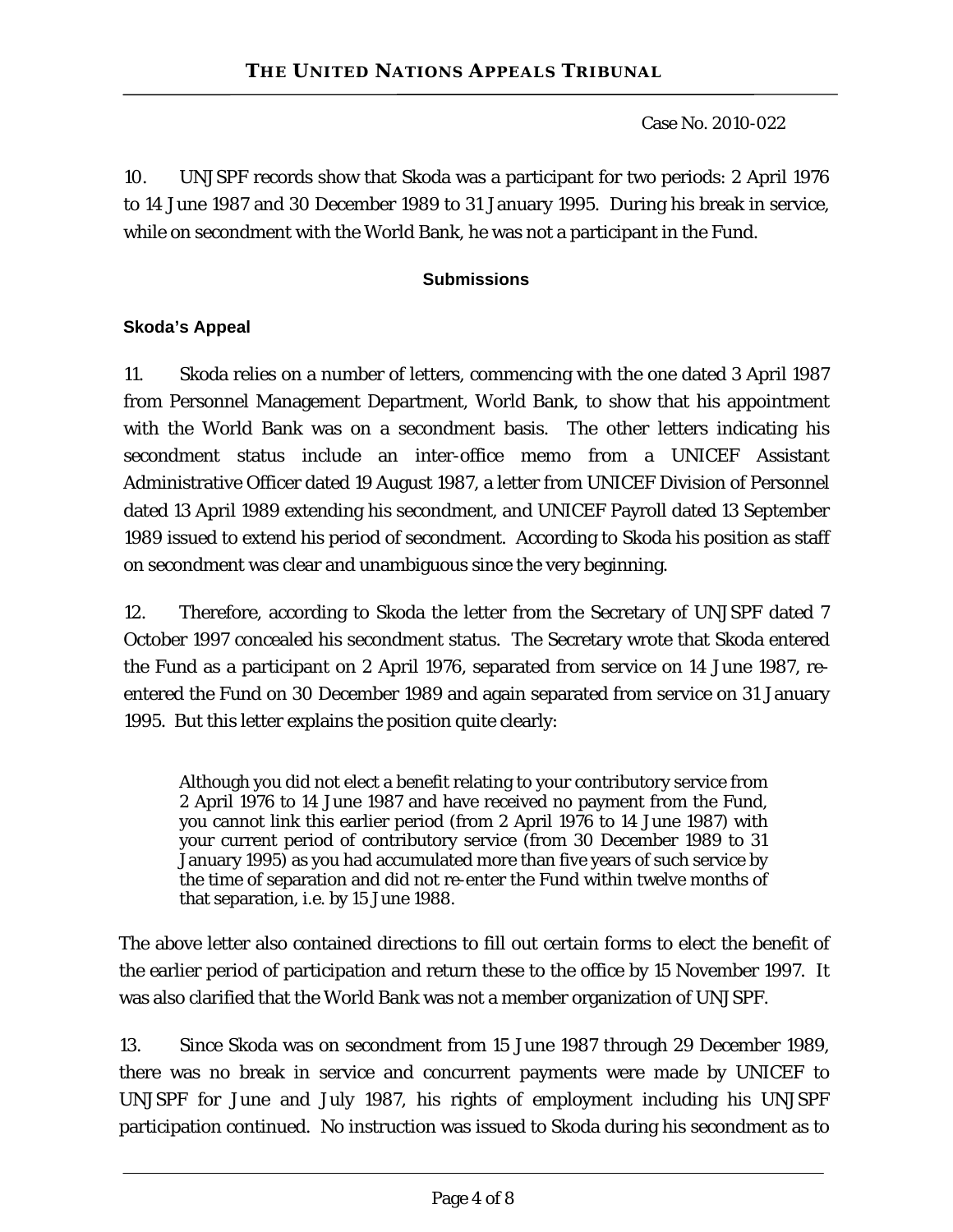the need for him to contribute monthly to the UNJSPF during his secondment. The "special leave without pay" status was a legal fiction that UNJSPF had created without the necessary notification or instruction to either Skoda or his employers as to how to avoid the discontinuity of his UNJSPF participation. How was Skoda to know what advance payments to make regarding "concurrent contributions" to UNJSPF?

14. Upon his return to UNICEF at the end of 1989, Skoda informed UNICEF/New York that the funds provided in the secondment contract for the pension were available and asked UNICEF/New York to contact UNJSPF regarding the transfer of those funds to UNJSPF.

#### **UNJSPF's Answer**

15. According to UNJSPF there are many issues in the appeal which are outside the purview of this Court. The finding of the UNJSPF Standing Committee not to allow Skoda to accrue contributory service retroactively for the secondment period was timebarred as it was made in 2006, 17 years after the end of his secondment to the World Bank.

16. UNJSPF also submits that Skoda had two options: (a) under articles 22(b) and 25(b)(i) of the UNJSPF Regulations and (b) under the Transfer Agreement between the World Bank and UNJSPF. But he failed to exercise either option.

#### **Considerations**

17. In our considered opinion every participant in the Fund has a stake in the success of the Fund. His or her contributions to the Fund must be kept up-to-date. The participants' contributions make up a large part of the corpus of the Fund. The beneficiaries of the Fund are former staff members. Timely payments allow the Fund's managers to make profitable investments. These yield financial dividends and the Fund grows, for the benefit of its participants. Thus time is of the very essence. Regulations of the Fund provide for situations where a participant has for some reason not been able to make his contributions, either because he is on leave or has left the member organization to work elsewhere, for instance the World Bank in the present case.

18. Reference can be usefully made to Articles 22(b) and 25(b)(i) of the Regulations of UNJSPF: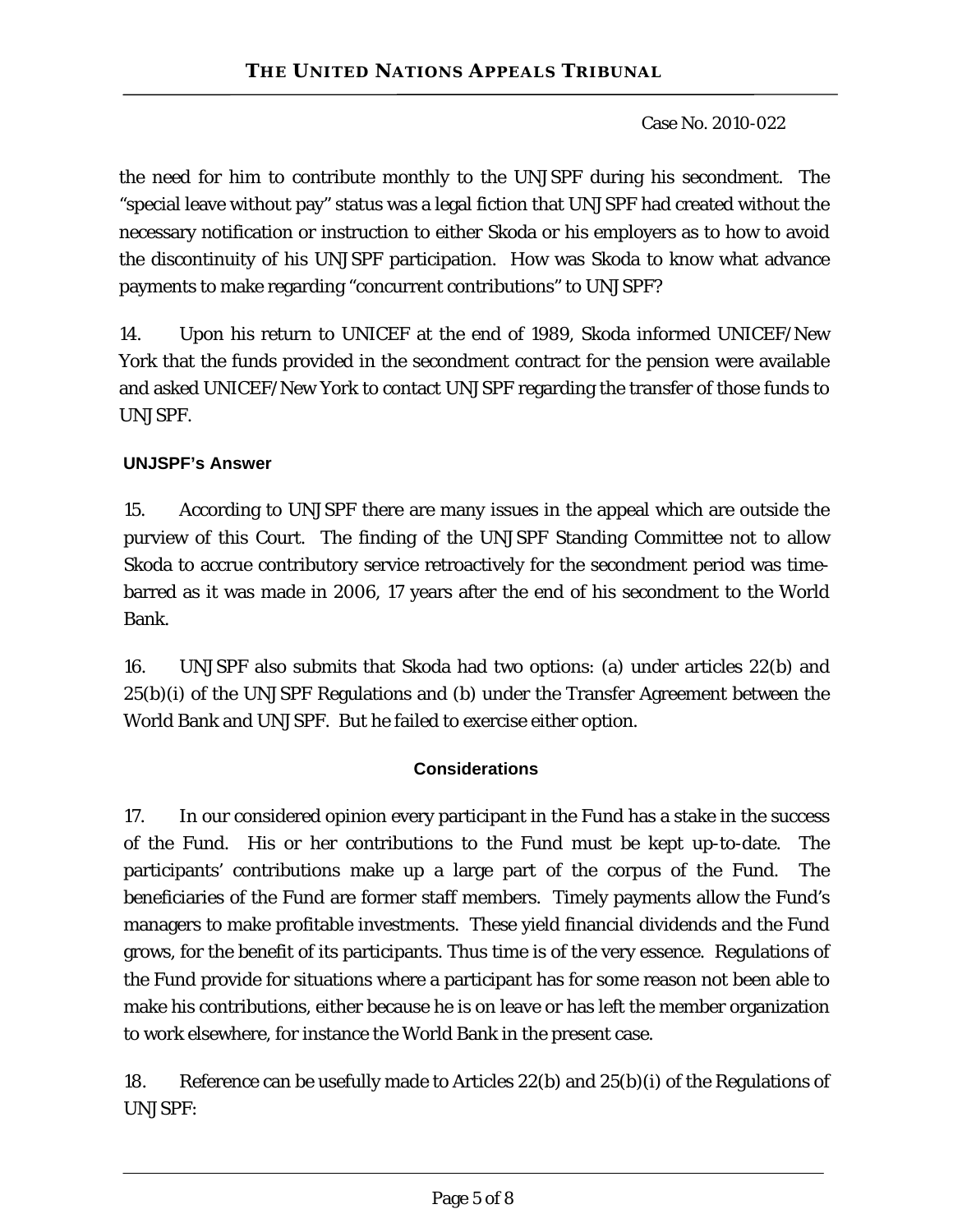Article 22 (b)

Contributory service may accrue in respect of leave without pay if contributions are received by the Fund in accordance with Article 25(b).

Article  $25(b)(i)$ 

Contributions for the purpose of article 22(b) in respect of a period of leave without pay shall be at a percentage rate of pensionable remuneration of the participant equal to the applicable rates specified in [Article 25] (a) above as payable by the participant and by the employing member organization, combined. Such contributions shall be payable concurrently with such leave, by the participant in full or by the organization in full, or in part by the participant and in part by the organization.

19. The bottom-line in Skoda's case is whether he can compel UNICEF to pay to the Fund its contribution without himself making the corresponding contribution. Skoda is trying to take shelter under UNICEF's mistake of incorrectly describing his status as "leave without pay" whereas he was on secondment. The description was later corrected, but it made no difference to Skoda's case because he did not avail himself of the opportunity to make his contributions in a timely manner. It is true that for a period of about 45 days after he joined the World Bank, UNICEF paid him his salary. Out of this Skoda's contribution to the Fund was also sent. In all probability UNICEF also made a corresponding contribution, but we have been unable to confirm this from the record.

20. As his secondment was with the World Bank, Skoda should have availed himself of the provisions of Article 13 of the UNJSPF Regulations relating to transfer of pension rights. This article states that the UNJSPB

may, subject to the concurrence of the General Assembly, approve agreements with Member States of a member organization and with intergovernmental organizations, with a view to securing continuity of pension rights between the governments of such States or organizations and the Fund.

21. On 1 January 1980, an agreement came into effect between the Fund and the World Bank. Article 4 of the agreement covers cases of the type of secondment in which Skoda had found himself. This was Skoda's second choice but he again failed to exercise his rights.

22. Skoda seeks a direction to UNICEF to deposit its contribution with the Fund, for the period of his secondment. Had he made his own contribution, UNICEF would have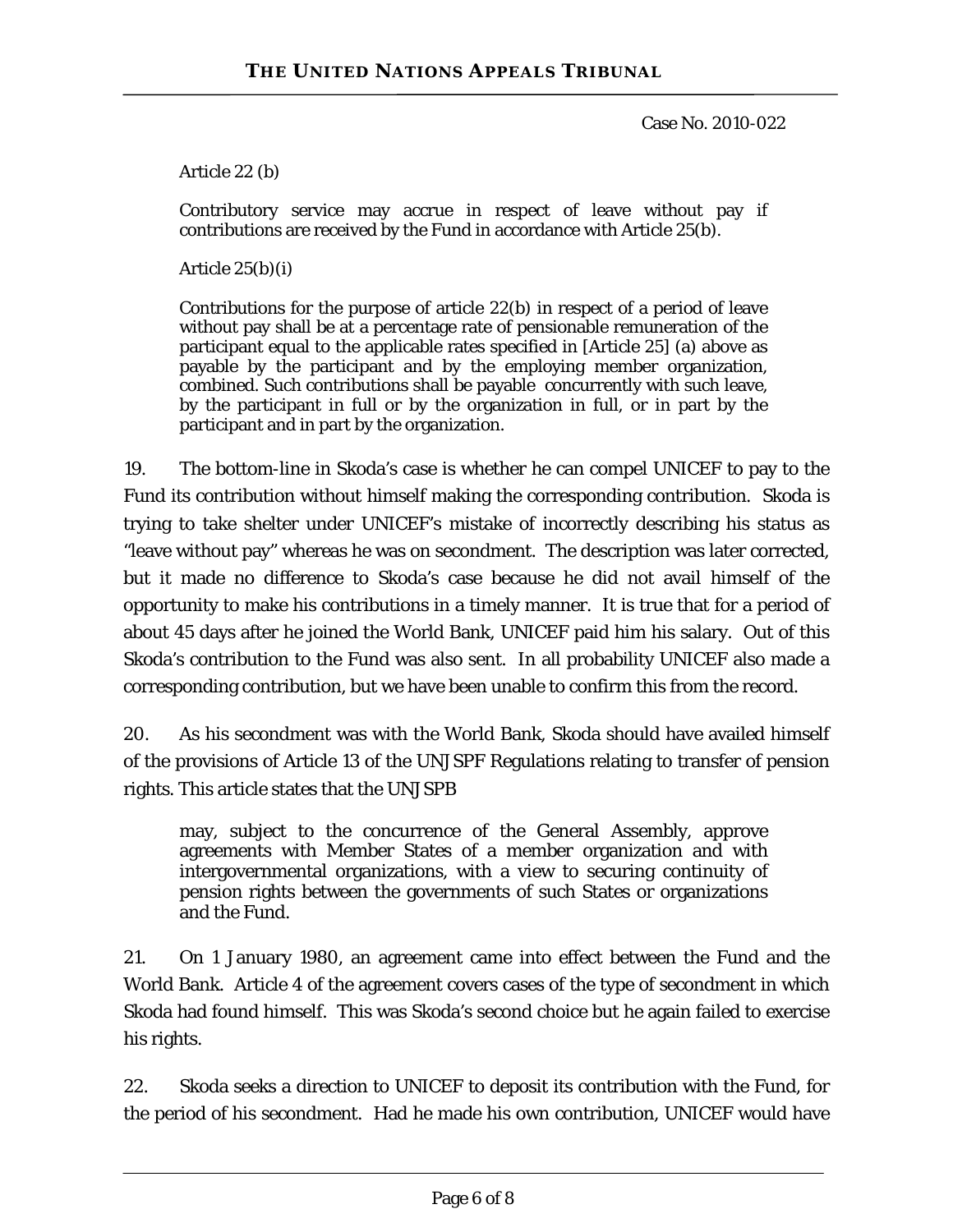been duty bound to make its corresponding contribution. As he failed to perform his duty, Skoda cannot ask or expect UNICEF to perform its corresponding duty to make contributions on his account.

#### **Judgment**

23. The appeal is dismissed.